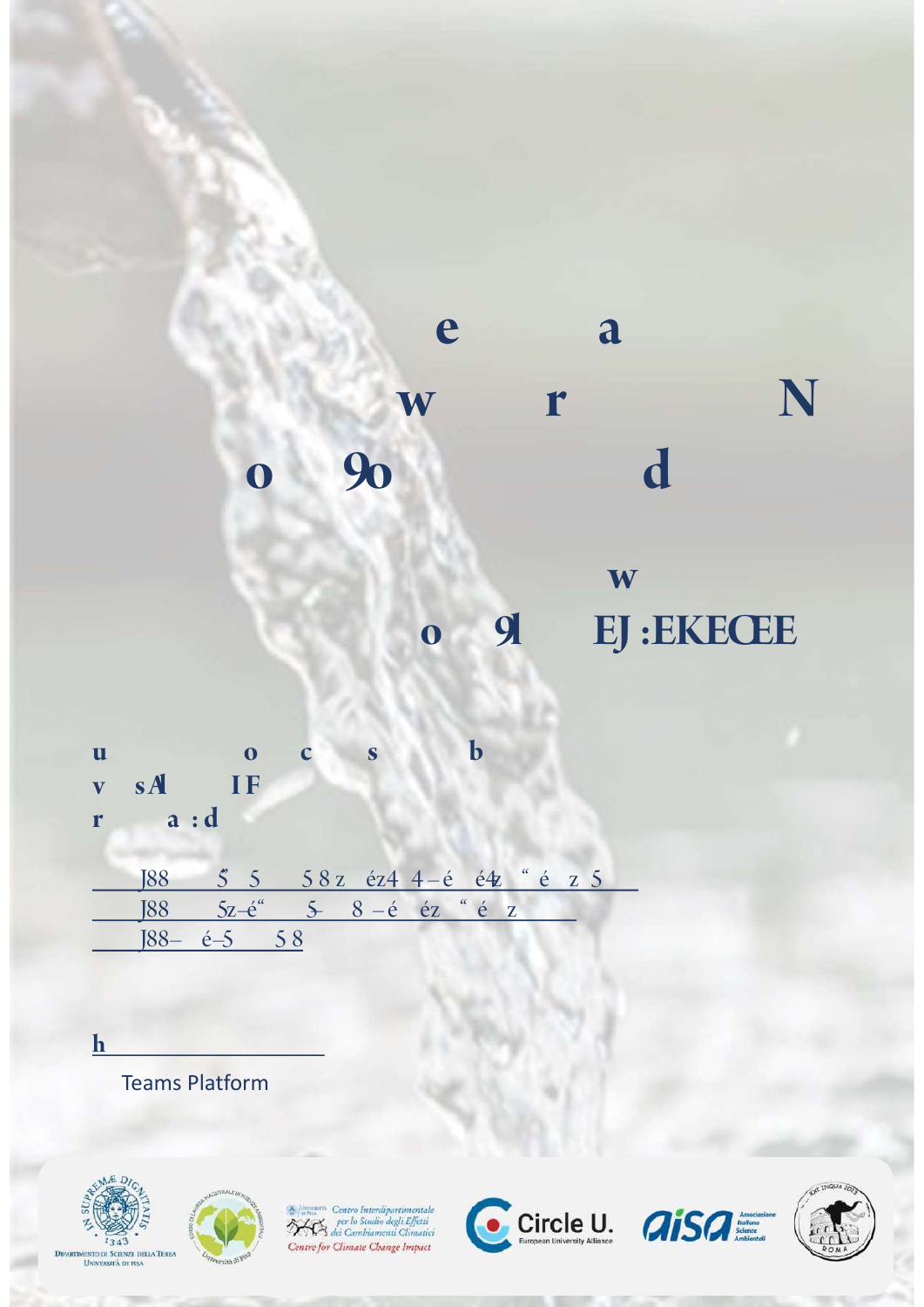• W "z z é é é z – z é é é é  $z$ <br>z " é é é z 5Q z – é é  $-$ é  $-$ é  $-$  z é é  $-$ <br>é é z é – é z é z é z " – é  $x$  é  $-$  é z " – é  $x$  é • W  $z$  z é é é  $z$  -z é é é é<br>  $z$   $z$  -é é  $+$ <br>
é é z é  $-$ é  $z$  -é  $+$ <br>
é  $z$  é  $-$ é  $-$ é  $-$ é  $-$ é  $-$ é  $+$ <br>  $z$  é  $z$  -z  $z$  é  $-$  é  $z$   $z$   $z$   $z$   $z$   $z$   $z$   $z$   $z$   $z$   $$ temperature increase concerns water resources, particularly in terms of shifts in precipitation patterns and snow cover, as well as regional changes in the frequency of flooding and droughts. These changes will have important social and economic • W "z z é é é z – z é é é é  $z$  – z é é é é é é é é é é z é z \* – é  $3z$  – z<br>
é é z é – é z z é  $z$  – °  $z$  – °  $3z$  – °<br>  $z$  é  $z$  – z é é é é – " z " – é  $3z$  e<br>  $z$  é  $z$  – z é é é é – " z " s<br>  $m \t i e$  – z é z é z \* – long-term protection of both environment and society. A deep understanding of past, present and possible future scenarios of changes in the case of the control is the control in the control is the control in the control is the control in the control is the control in the control is the control in the control is the control is the control is the prerequisite for a well-grounded approach to cope with climate  $z = z - z$   $z = z - z$   $z = -z$ <br>  $z = -z$   $z = -z$   $z = -z$   $z = -z$ <br>  $z = -z$   $z = -z$   $z = -z$   $z = -z$   $z = -z$   $z = -z$   $z = -z$   $z = -z$   $z = -z$   $z = -z$   $z = -z$   $z = -z$   $z = -z$   $z = -z$   $z = -z$   $z = -z$   $z = -z$   $z = -z$   $z = -z$   $z = -z$   $z = -z$   $z = -z$   $z = -z$   $z = -z$  environmental sciences of the University of Pisa" and their students have organized a two-day workshop held by  $e^x$   $e^x$   $e^x$   $e^x$   $e^x$   $e^x$   $e^x$   $e^x$   $e^x$   $e^x$   $e^x$   $e^x$   $e^x$   $e^x$   $e^x$   $e^x$   $e^x$   $e^x$   $e^x$   $e^x$   $e^x$   $e^x$   $e^x$   $e^x$   $e^x$   $e^x$   $e^x$   $e^x$   $e^x$   $e^x$   $e^x$   $e^x$   $e^x$   $e^x$   $e^x$   $e^x$   $e^x$  $e^z$   $e^z$   $e^z$   $e^z$   $e^z$   $e^z$   $e^z$   $e^z$   $e^z$   $e^z$   $e^z$   $e^z$   $e^z$   $e^z$   $e^z$   $e^z$   $e^z$   $e^z$   $e^z$   $e^z$   $e^z$   $e^z$   $e^z$   $e^z$   $e^z$   $e^z$   $e^z$   $e^z$   $e^z$   $e^z$   $e^z$   $e^z$   $e^z$   $e^z$   $e^z$   $e^z$   $e^z$ geochemistry, water management). The aim is to illustrate to the broad and broad and broad and broad and broad and broad and broad and broad and broad and broad and broad and broad and broad and broad and broad and broad and broad and broad and broad and broad and broad and broad a students, PhD students, policy makers), the background and complexity of the main complexity of the main complexity of the main climate is  $z^2$  of the main climate is  $e^x$  of  $z^2$  of  $z$  of  $z$  of  $z$  of  $z$  of  $z$  of  $z$  of  $z$  of  $z$  of  $z$  of  $z$  of  $z$  of  $z$  of  $z$  of  $z$ how different approaches can provide important information on our near future. The initiative can be followed also in  $\acute{e}$   $\acute{e}$   $z$   $-5$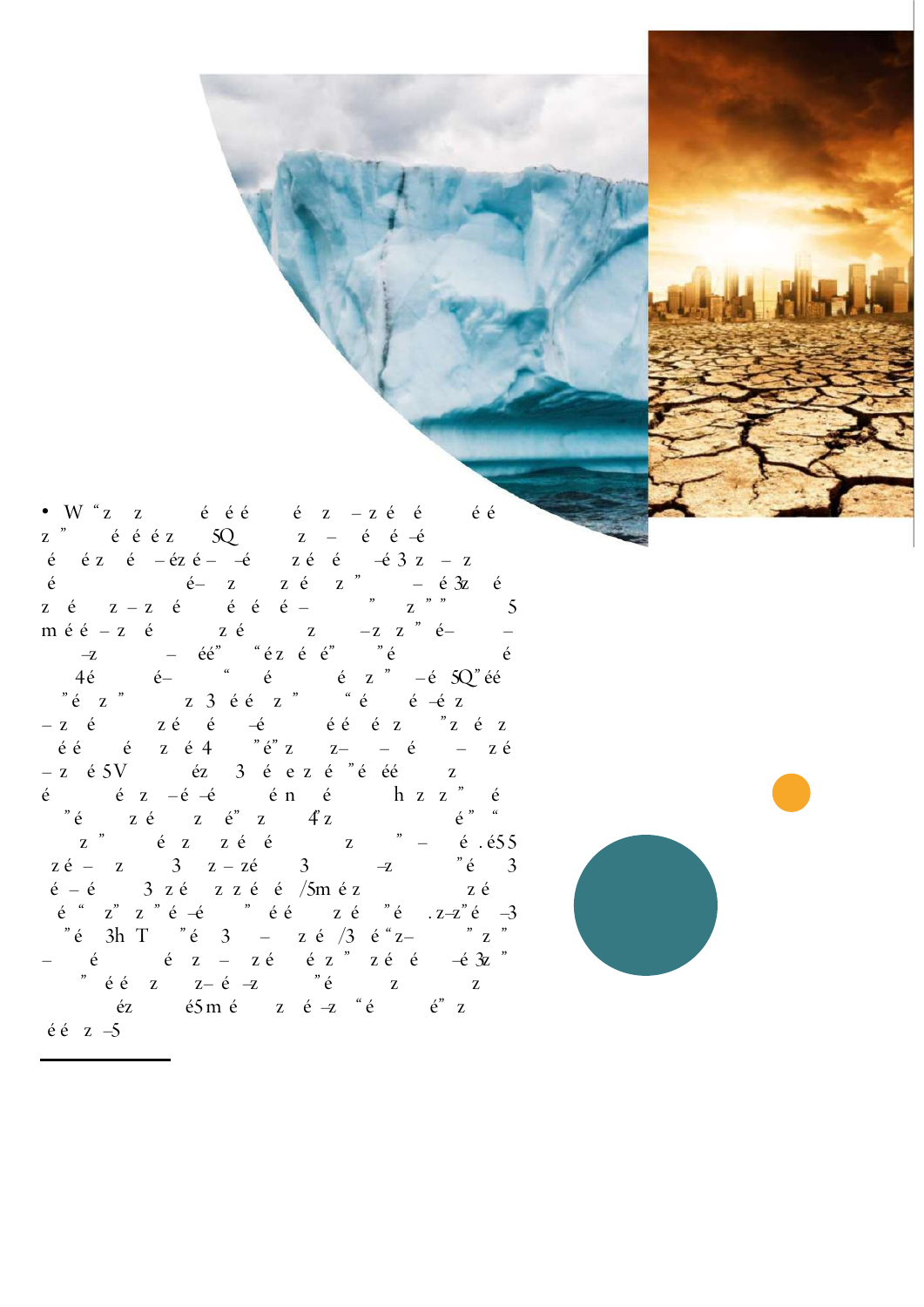

t BI l

A:  $5:4A:5:$  p é – é z " a " – t EJ I<br>
A: 5: 44: 5: pé – éz "a " –<br>
A: 5: A: 5 EW z sz – éz. n é h z/<br>
A: 5 E A: 5 EW z sz – éz. n é h z/<br>
A: 5 E A: 5 Ed z "Réé" é Sé – . o – éké – ké éz – .<br>
A: 5 E4 A: 5 C c é W z é. lé – éz é éz S – én Sn é 1 **EJ I**<br>
A 5: 4x 5: p é – éz "a " –<br>
A 5: A 5EW z sz – éz n é h z/<br>
A 5E A 5EW z "Réé"é S é – . o – ék é – k é éz – 3n é h z/<br>
A 5E 4A 5E c é W z é. l é – éz é éz S – én Sn é –z é "éd z 3Ré **1**<br>
10.15 : 44 : 52 pé = éz" a " –<br>
10.45 : A 5 EW z sz – éznéral é h z/<br>
10.30 A 5 EA SNE dz" Réé" é Sé- o – éké- kééz – 3né h z/<br>
10.30 A 5 EA SNE dz" (A SNE dz" é v z é lé-ézé é éz S – én Sné –z é" édz" (A SNE dz" )<br>
1 A: 5: A: 5 EW z s z – é z. n é<br>
A: 5 E A: 5 Ed z "Ré é"é S é — . o –é<br>
A: 5 E4A: 5 C c é W z é. l é – é z é é z<br>
S D: a l Z<br>
DCAC: DONC Z e .dQ e Qn<br>
N "z z z "é z z = l A:  $5E$  A:  $5E4A$ :  $5C$  é W z é.  $1e-ez$  é é z  $S$  – é n  $5n$  é – z<br> **10.10 Bernardo Gozzini, Case of Tuscana, International impact: the case of Tuscana<br>
10.10 Bernardo Gozzini, the case of Tuscan impact: the case of Tusca** 

19,10 – 11,10 – 11.50 Piero Lionello (Mediterranean climate change in the Versity of Salento, Indian Compare change in the Mediterranean relation between contract of Salento between change in the Mediterranean region of t  $r$ •  $8N x^2 z z^2 e^z z^2 - 2z^2 + 2z^2 + 2z^2 + 2z^2 + 2z^2 + 2z^2 + 2z^2 + 2z^2 + 2z^2 + 2z^2 + 2z^2 + 2z^2 + 2z^2 + 2z^2 + 2z^2 + 2z^2 + 2z^2 + 2z^2 + 2z^2 + 2z^2 + 2z^2 + 2z^2 + 2z^2 + 2z^2 + 2z^2 + 2z^2 + 2z^2 + 2z^2 + 2z^2 + 2z^2 + 2z^2 + 2z^2 + 2z^2 + 2z^$ • mééz "é éé – zé – z é e é é z éz é z " "z<br> **DEAC DEAC** r<br>
• S z éh é" – z " é z –z é e é" é z éz é<br> **DEAC DEACW** o .aWV-S f k h z/<br>
• S z é S z éz " " é J é e é" é z éz é Q –<br> **DEAC DEACW** o .aWV-S f k h z/<br>
• S z é S z

 $\Gamma$ F $\Gamma$ F $\Gamma$  $\Gamma$  $\Gamma$  $\Gamma$  $\Gamma$  $\Gamma$  $\Gamma$  $\Gamma$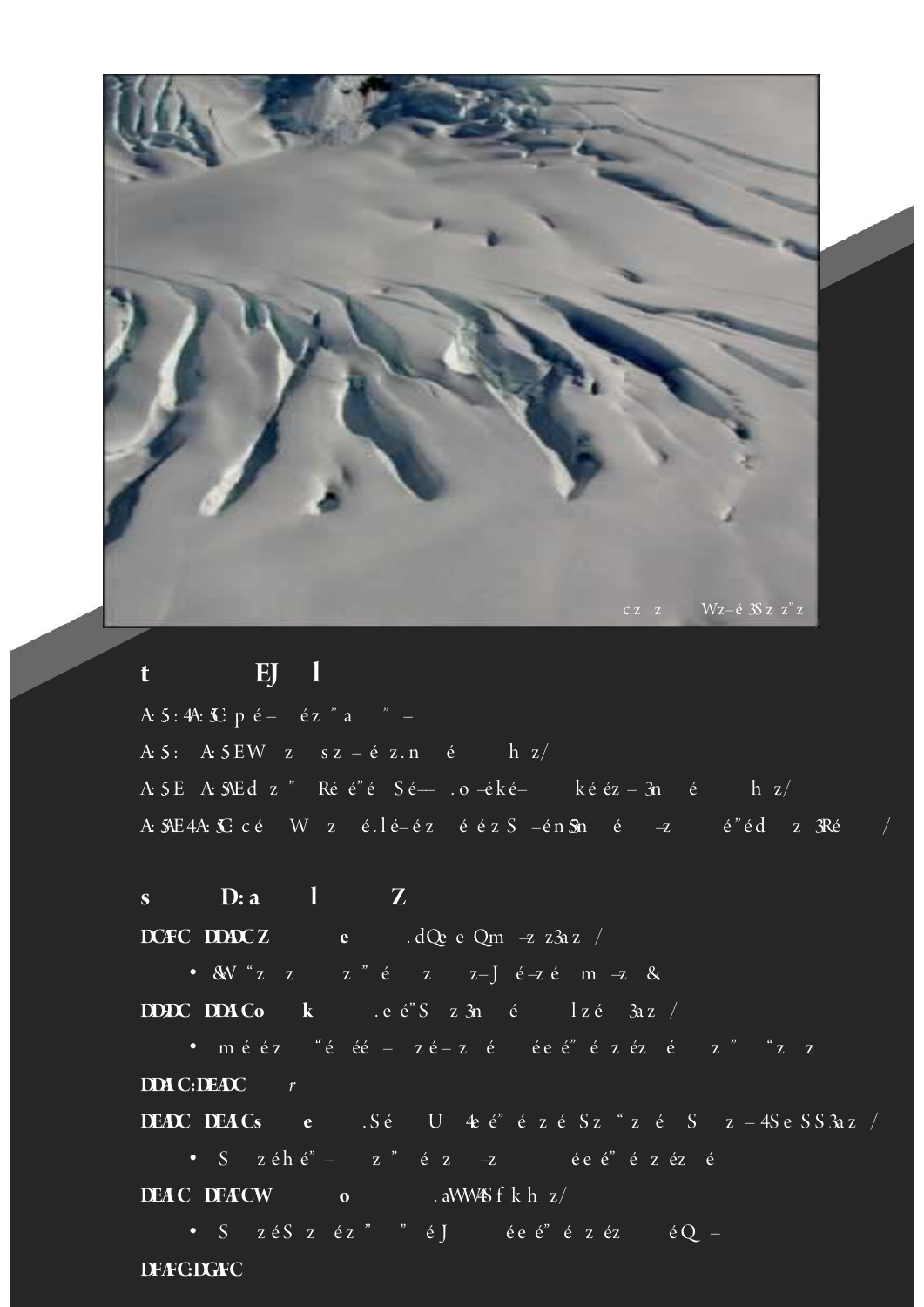# $t$  EJ 1

t EJI<br>
s Eae –<br>
DGFC DLACh k .n é<br>
Réz<sup>"é/</sup> t **EJ 1**<br>
s **E a e**  $-$ <br> **DGFC DIAXCh k** .n é<br>
Ré z"é/<br>
• Qzé é éz éz Sz  $R\acute{e}$   $z''\acute{e}/$ 5. E a e –<br>
19.10 – 15.10 E a e –<br>
Réz<sup>v</sup>é/<br>
• Qzé é éz éz Sz<br>
11.10 d .né<br>
12.2 – éz 3Sz z<sup>v</sup>z/<br>
• W "z " zé "é é z éé"

•  $Q z \acute{e}$   $\acute{e}$   $\acute{e} z$   $\acute{e} z$   $\acute{e} z$   $S z$   $z$ 

 $\begin{bmatrix} z & z - \acute{\mathrm{e}} & z & \mathcal{S}z & z & z \end{bmatrix}$ 

• W "z "zé "é é z é  $e$ "  $z-\acute{e}$ 

• Qzé é éz éz Sz z<br> **IMAC DIACh d** .n é<br>  $z = 2 - 6z$  Sz z"z/<br>
• W "z "zé"éé z éé"<br>  $z = 2 - 4$ " é "z "  $z \atop{z}$  - z - 4  $\stackrel{?}{\circ}$  é -z  $z \sim z - \acute{e}$ **17.40**  $\vec{v}$ **<br>
17.10**  $\vec{v}$  **+ 17.10**  $\vec{v}$  **+ 17.10**  $\vec{v}$  **+ 17.10**  $\vec{v}$  **+ 17.10**  $\vec{v}$  **+ 17.10**  $\vec{v}$  **+ 18.10**  $\vec{v}$  **+ 18.10**  $\vec{v}$  **+ 17.10**  $\vec{v}$  **+ 17.10**  $\vec{v}$  **+ 17.10**  $\vec{v}$  **+ 17.10**  $\vec{v}$  **+ 17.10**  $\vec{v}$ 

 $\begin{array}{ccc} z & -z \, \acute{\text{e}} \, \acute{\text{e}} & \acute{\text{e}} \, \acute{\text{e}} & \acute{\text{e}} \, z \end{array}$   $\begin{array}{ccc} z & z \, \acute{\text{e}} & \acute{\text{e}} \\ z & z \, \end{array}$  $\begin{array}{ccc} z & & - \\ * & \acute{\mathrm{e}} & \acute{\mathrm{e}} & \acute{\mathrm{e}} \end{array}$  $z$   $z - e$ <br>
17.40 EXACK<br>  $z$   $z$   $z$   $z$   $z$   $z$   $z$   $z$ <br>  $z$   $z$   $z$   $z$ <br>  $z$   $z$   $z$   $z$ <br>  $z$   $z$   $z$   $z$ <br>  $z$   $z$   $z$   $z$ <br>  $z$   $z$   $z$ <br>  $z$   $z$   $z$   $z$ <br>  $z$   $z$   $z$   $z$ <br>  $z$   $z$   $z$ <br>  $z$   $z$   $z$ <br>  $z$   $z$   $z$ <br>  $z$   $z$   $z$ • Té é "é 4é é zé – é<br>
z – zé é é – é z " z z" é<br> **C** DKACi v .p z é S – é<br>
z 3 Q – z/<br>
• g é p z é é z é " z<br>
z é z–

a z  $3 \quad Q \rightarrow$ 

 $z \notin \overline{z-}$ 

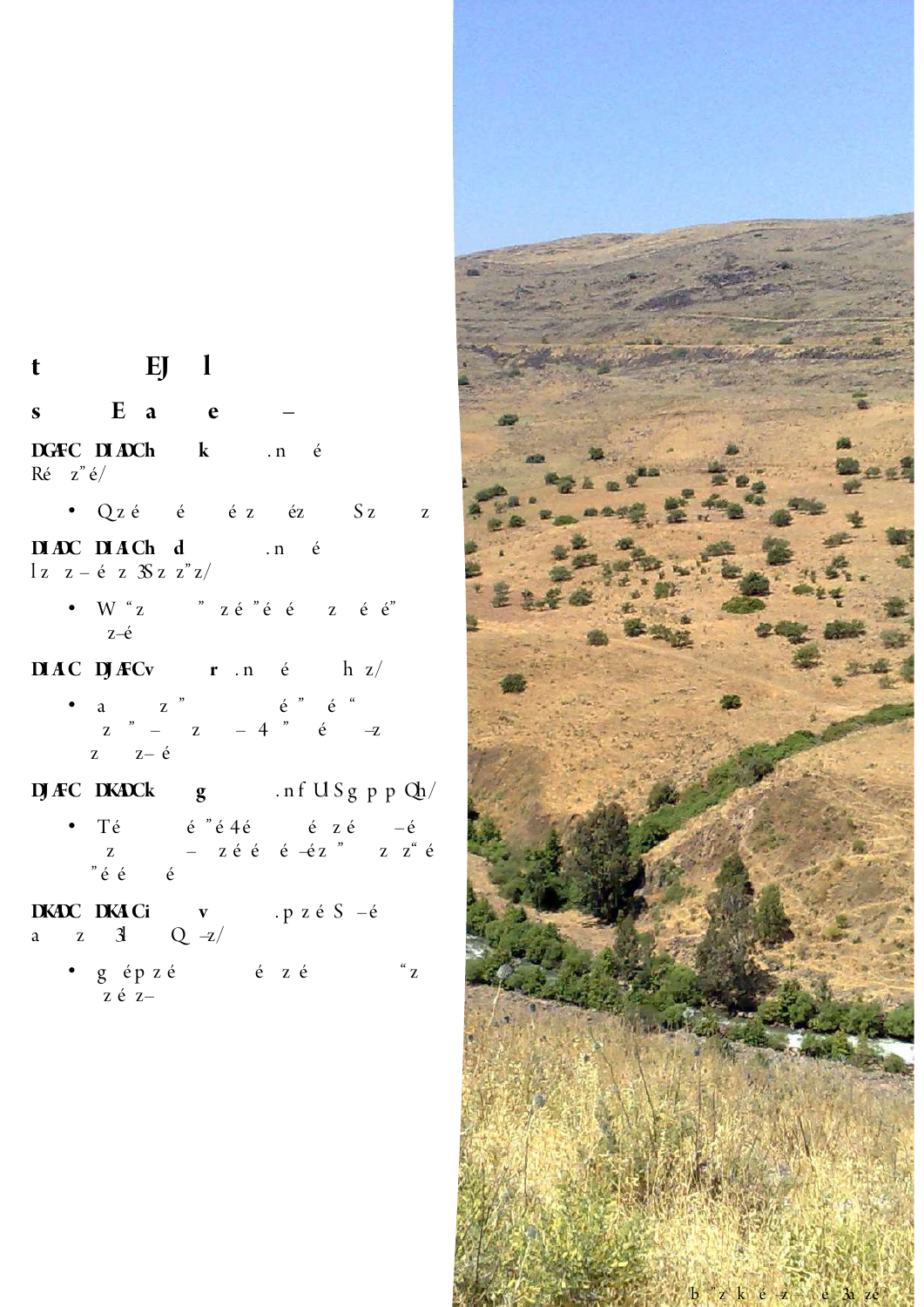

## d EK 1

 **v**  $\therefore$  **n é Sz é"éd z**  $\Re$ **é /** 

**10.10 10.10 10.10 10.10 PMFC DCACr**<br> **10.10 ACRC**<br> **10.10 CACRC**<br> **10.10 CADC:DCACl**<br> **10.10 CACC**<br> **10.10 CACC**<br> **10.10 CMCC**<br> **10.10 CMCC**<br> **11.10** CMC<br> **11.10** CMC<br> **11.10** CMC<br> **11.10** CMC<br> **11.10** CMCC<br> **11.10** CMCC

**MEC DOACr m4b** .n é e é " é SQ z z/<br>
• Q z z " - z é J z é é é z " é<br> **DOAC:DOACl** v .n é S z é " é d z 3Ré /<br>
• n -é z z z z é - z é z 4 é" é - z<br>
DOAC DOEC m r .n é h 3nc/<br>
• a z - Z -é é " 4 z - - z é e é" é z é z é •  $n \div z$  zz  $\acute{e} - z \acute{e}$  z 4  $\acute{e}$ "  $\acute{e} - z$ <br>
DCAC DDECm r .n  $\acute{e}$  h  $3n\ c/$ <br>
•  $a$  z - Z  $\div \acute{e}$  " 4 z - z  $\acute{e}$  e  $\acute{e}$ "  $\acute{e}$  z  $\acute{e}$  z  $\acute{e}$  z  $\acute{e}$  z  $\acute{e}$  z  $\acute{e}$  z  $\acute{e}$  z  $\acute{e}$  z  $\acute{$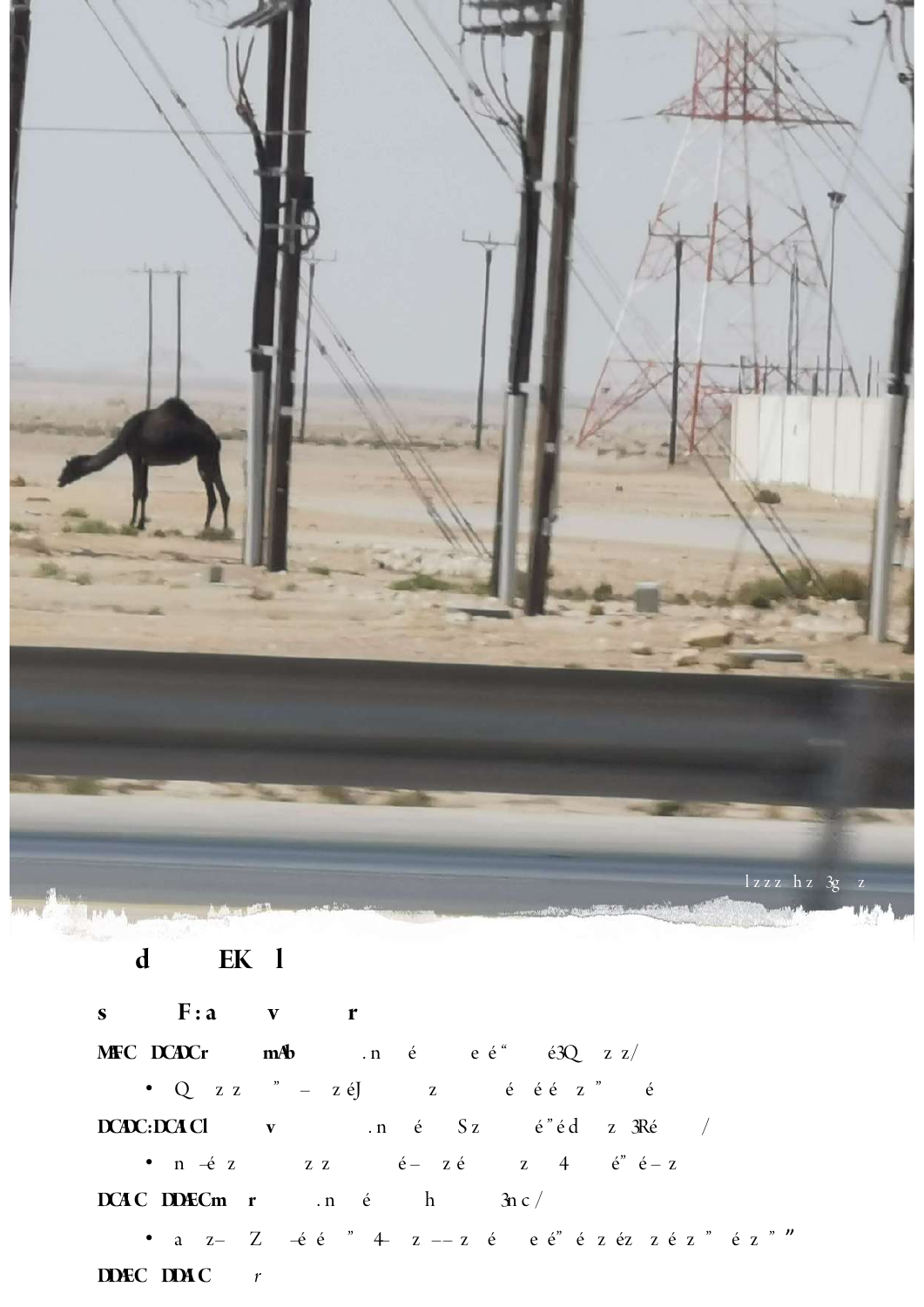

### $d$  EK 1

 $\begin{array}{ccc} \textbf{s} & \textbf{G: a} & \textbf{W} & \textbf{r} \\ \textbf{DMC} & \textbf{DEAC1} & \textbf{Z} & \textbf{d} \\ \textbf{W&} & -z & \textbf{l} & \textbf{e} & \textbf{a} & z\textbf{e} \end{array}$ 11.50 – 12.30 d EK<br>
11.50 – 12.30 Mira Bar-Matthews and Alan Matthews and Alan Matthews (Hebrew William School and Alan Matthews Company)<br>
12.40 – 12.40 Mira Bar-Matthews (Hebrew Matthews 2011 – 12.40 Mira Matthews 2011 – Geological Survey of Israel) • "Participate"  $\frac{1}{2}$  and  $\frac{1}{2}$  is a role of temperature and hydrological changes on speleothem is a role of the role of temperature and hydrological changes of the role of temperature 12.30 – 13.10 Raymond S. Bradley (University of Massachusetts, USA) • "Late Quaternary abrupt climate change in the Tropics and Sub-Tropics: the continental

**G:a** W **r**<br> **DEAC1** Z :1<br>  $\div$ z i é a zé/<br>
hz é é é é z éz " "  $\div$ z – z é éé<br> **DEADCr** sAZ .n é e z z – é 3nlQ/<br>
dzéi z é z  $z^{\alpha}$  – z é – z é – z é – z é – z " – " 1 "4m – J signal of Tropical Hydroclimatic Events (THEs)"

• hz é é é ézéz<sup>"</sup> –<br>
mé z éUzéeé<sup>"</sup> ézézé<br>
DEAC DFAXCr sAZ .n é ezz–<br>
• dzéi zézz" – zé–zé é m<br>
z m –zZ" – z–Ué .mZU/<br>
ACSA: 4ADC:<br>
s I a c 0<br>
DCAFC DIAXCW g .hzzé4-é-é, Z<br>
h<sub>z-a</sub> é él-é-é Z z Z 3béz3Wéz • dzéi zé z z" – zé – z é ém – z"l"4n – J é – é z<br>
z m – z Z" – z – Ué .mZU/<br>
ACSt 4ADG:<br>
s **I a c o**<br>
DCGEC DIADCW g .hz zé 4 – é –é, Z a "é é "é ké éz – W 3e z<br>
h z – a é él – é –é Z z Z 3bé z3Wě z /<br>
• Ré " é 4 z "é é Planck Institute for the Science of Human History,  $\frac{1}{z}$  m  $\frac{1}{z}$  m  $\frac{1}{z}$  m  $\frac{1}{z}$  m  $\frac{1}{z}$  m  $\frac{1}{z}$  m  $\frac{1}{z}$  m  $\frac{1}{z}$  m  $\frac{1}{z}$  m  $\frac{1}{z}$  m  $\frac{1}{z}$  m  $\frac{1}{z}$  m  $\frac{1}{z}$  m  $\frac{1}{z}$  m  $\$ **15.**<br>
16.10 – 15.50  $\frac{1}{2}$  – 15.50  $\frac{1}{2}$  – 15.50  $\frac{1}{2}$  – 15.50  $\frac{1}{2}$  – 15.50  $\frac{1}{2}$  – 15.50  $\frac{1}{2}$ <br>
16.50  $\frac{1}{2}$  – 15.50  $\frac{1}{2}$  – 15.50  $\frac{1}{2}$  – 15.50  $\frac{1}{2}$ <br>
17.40  $\frac{1}{2}$  15.50  $\frac{1}{$ 

e é" é z éz •  $R\acute{e}$   $\acute{e}$   $\acute{e}$   $\acute{e}$   $\acute{e}$   $\acute{e}$   $\acute{e}$   $\acute{e}$   $\acute{e}$   $\acute{e}$   $\acute{e}$   $\acute{e}$   $\acute{e}$   $\acute{e}$   $\acute{e}$   $\acute{e}$   $\acute{e}$   $\acute{e}$   $\acute{e}$   $\acute{e}$   $\acute{e}$   $\acute{e}$   $\acute{e}$   $\acute{e}$   $\acute{e}$   $\acute{e}$   $\acute{e}$   $\$ 

**IFACE IN ACT ACT S**  $z$  "**g a**  $\sqrt{5z}$   $\sqrt{7}$  **n e**  $\cot 43a$   $\sqrt{7}$ <br> **IFACE IN ACE IN ACT**  $\sqrt{7}$  **E**  $\cot 4\theta$  **c**  $\sin 4\theta$  **c**  $\sqrt{7}$ <br> **IFACE IN ACC**  $\sqrt{7}$   $\cot 2\theta$  **E**  $\sqrt{7}$  **C**  $\cot 2\theta$  **E**  $\cot 2\theta$  **E**